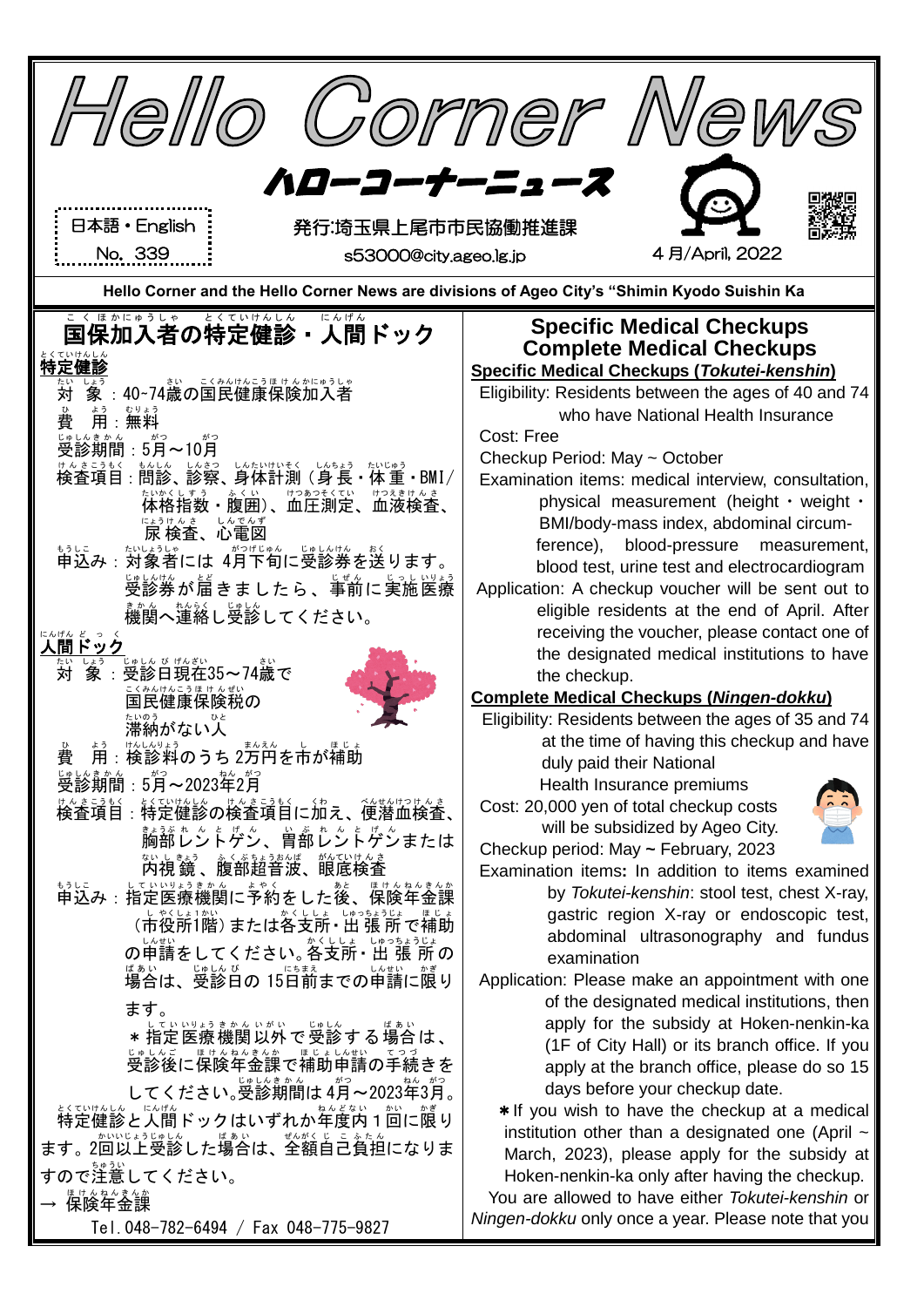# がん検診

## <集団検診>

にほけん<br>西保健センター • 公民館 (原市 • 上平) • 上尾市医師会 看護 かんご 専門 せんもん 学校 がっこう で受ける う 検診 けんしん で、5月 が つ から 12月 がつ まで実施 じっし 。

## 。<br>**胃がん検診**

- 。<br>対 象 :40歳以上の人
- 。<br>費 用:500円

#### はい<br>**肺がん・結核検診**

。<br>対 象:40歳以上の人  $\stackrel{\circ}{\bf g}$  甪:胸部X線検査 200円 タン検査 300A



### <u>。。。</u><br>乳がん検診

。<br>対 象:40歳以上の女性(2年に 1回) 。<br>費 用:無料

もぅしこ<br>申し込みは、4月1日(金)から受け付けます。 東 ・ □いましん。<br>西保健センター、保険年金課 (市役所1階) 、各支所・ しゅっちょうじょ こうみんかん ちょくせつ まいげんこう<br>出 張 所 ・公民館で直 接、または、「上尾市健康カレン ダー」に載っている専用用紙に記入して、<sup>ゅぅ€ぅ</sup><br>ダー」に載っている専用用紙に記入して、郵送かファ ックスで西保健センターへ。1558<br>マクスで西保健センターへ。日程については、「上尾市 。。。<br>健康カレンダー」または市ホームページをご覧くださ い。日程毎に定員になり次第締め切ります。

<https://www.city.ageo.lg.jp/page/kenshin02.html>

★いしょうねんれい<br>\*対象年齢は、2023年3月31日時点の年齢です。

**→ 西保健センター** 

Tel.048-774-1411 / Fax 048-776-7355

## <u>。。。。</u><br>新型コロナワクチン

### <5歳~11歳への接種> |

<u>5~11歳の次は、述説</u>詞のコロナワクチン(ファイザ ー社製)が接種できます。5歳の誕生日を迎えた人に <sub>ずいじまっぱけん。</sup><br>随時接種券を送ります。接種は無料です。</sub>

\*2回目接種までに 12歳の誕生日を迎えた人にも、 )、。<br>小児 (5~11歳) 角のワクチンを使用します。

\*ワクチン接種は強制ではありません。 周囲の人など に接種を強制することや、接種の有無で差別的な扱い をすることのないよう、お臘いします。

## <ワクチン追加接種> 』

2回自接種から 6が月経過した 18歳以上の方に、 順次 ま。<br>接種券を送付しています。接種券発送スケジュールに ついは、市ホームページをご覧ください。

<https://www.city.ageo.lg.jp/page/293364.html#schedule> <sub>おしばん</sub><br>接種券が届き次第予約可能。予約方法については、ハ

will have to pay all the expenses if you have the checkup two or more times.

 $\rightarrow$  Hoken-nenkin-ka

(National Health Insurance & Pension Section) Tel. 048-782-6494 / Fax 048-775-9827

## **Cancer Screenings**

#### **< Group Health Examination >**

The following examinations will be given at the Nishi Hoken Center, public halls (Haraichi・Kamihira) and Ageo City Medical Association Nursing

School from May through December.

#### **Stomach Cancer Screening**

For: People aged 40 or over Cost: 500 yen

**Screenings for Lung Cancer & Tuberculosis**

For: People aged 40 or over Cost: 200 yen for chest X-ray

300 yen for examination of phlegm

#### **Breast Cancer Screening**

For: Women aged 40 or over (once every 2 years) Cost: Free

Applications will be accepted from April 1 (Fri). Please apply at Higashi・Nishi Hoken Center (East・ West Public Health Center), Hoken-nenkin-ka (1F of City Hall), or its branch office. Or you can use the application form included in the "Ageo-shi Health Calendar." Fill it out and send or fax it to Nishi Hoken Center. Please refer to this calendar or visit the city website for the schedule. The applications will be closed as soon as the number of applicants reaches the capacity for each examination day.

<https://www.city.ageo.lg.jp/page/kenshin02.html>

\*Qualifying ages are determined as of March 31, 2023.  $\rightarrow$  Nishi Hoken Center

Tel. 048-774-1411 / Fax 048-776-7355

## **Covid-19 Vaccinations**

#### **< Vaccinations for Children aged 5~11 >**

Children aged 5 to 11 can receive the vaccine formulated for small children (Pfizer). Vaccination tickets will be sent out to those who have turned 5 years old. Vaccinations are given for free.

\* Those who have turned 12 years old before receiving their second shot will be given vaccines for small children (aged 5 to 11 years) as well.

\* Vaccination is not mandatory. You are kindly requested not to force people around you to get vaccinated or discriminate against those who are unvaccinated.

#### **< Booster Vaccinations >**

Booster shot tickets have been sent to residents who are aged 18 or older and received the 2<sup>nd</sup> shot 6 months ago or more. To view the schedule for

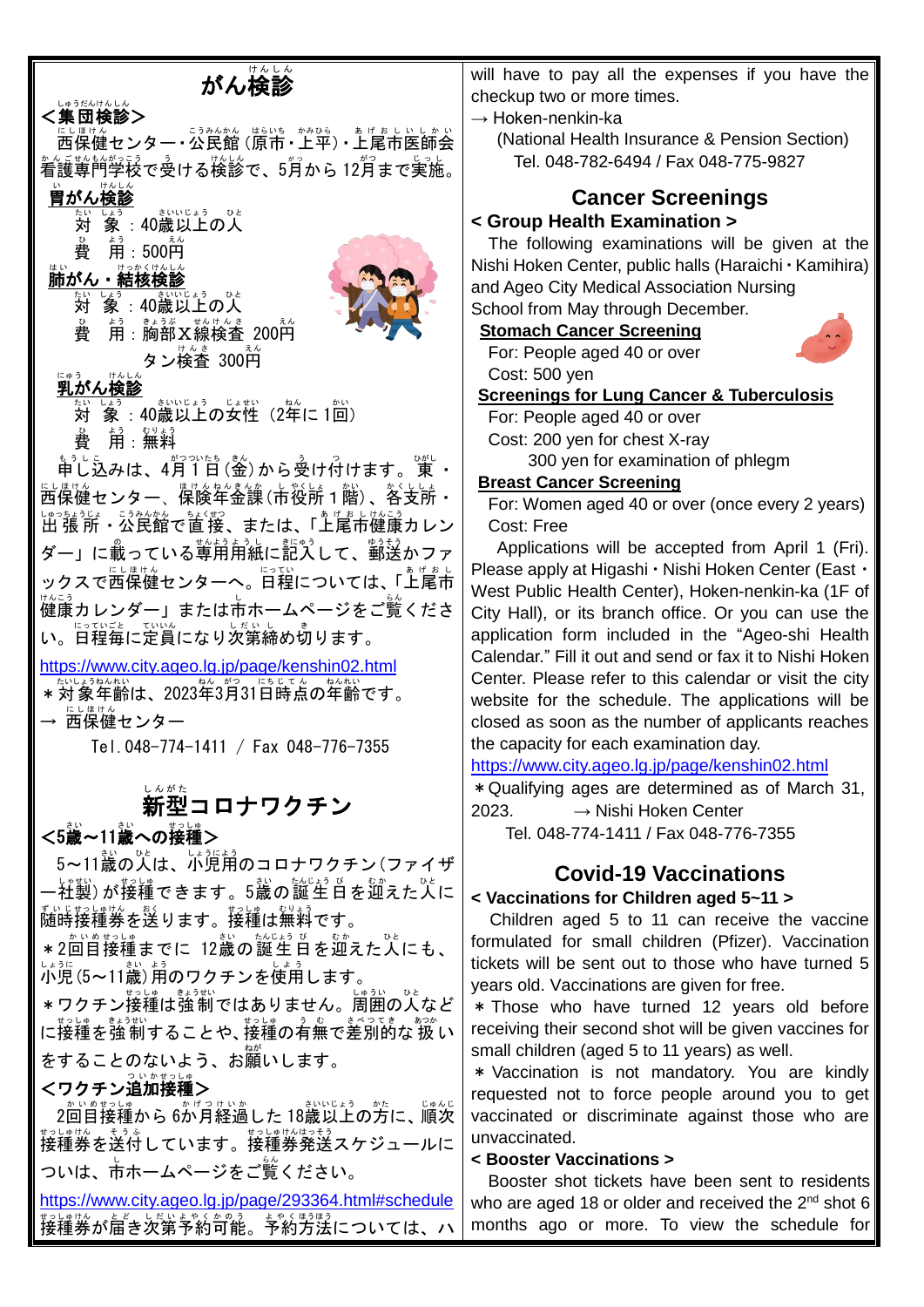ローコーナーニュース 3月号をご覧ください。 \* ファイザー社ワクチンと武田/モデルナ社ワクチン の有効期限が、6か月から 9か月に延長されました。 <sub>たいよう</sub><br>対象となるワクチンの製造番号については、市ホーム booster. ページをご覧 らん ください。 <https://www.city.ageo.lg.jp/page/293376.html> 問い合わせ と あ しいがた<br>市新型コロナウイルスワクチン接種コールセンター Tel.0570-002-203 こぜん。」<br>午前9時〜午後5時 土日 祝 を除く 英語 えいご ・中国語 ちゅうごくご ・韓国語 かんこくご でも対応 たいおう 埼玉県 さいたまけん :SIA コロナホットライン Tel.048-711-3025 まいに<u>ものじめん</u><br>毎日24時間 20言語 <https://sia1.jp/foreign/coronahotline/> → 健康増進課 Tel.048-774-1411 / Fax 048-776-7355 <u>゠</u>くぁんぁん≗んほけんりょう ◎んじょ<br>国民年金保険料の免除 こくみん ねんきん ほけんりょう ご殺戮をのに言う。既後は、ばっ談、出産前後 の一定期間の国民年金保険料が免除されます。 対 たい しょう : 1988年以上。<br>|**|家:国民年金第1号被保険者で、出産日が 2019** 年 ねん 2月 がつ 1 つい 日 たち 以降 いこう の人 ひと 免除 めんじょ 期間 きかん :出産 しゅっさん 予定 よてい 日 び または出産 しゅっさん 日 び が属する ぞく 月 つき の <sub>ぜんげっ</sub><br>前月から 4カ月間 \*多胎 たたい 妊娠 にんしん の場合 ばあい は、出産 しゅっさん 予定 よてい 日 び または出産 しゅっさん <u>び</u><br>百が属する月の 3カ月前から 6カ月間。 申込み もうしこ :出産 しゅっさん 予定 よてい 日 び の 6カ月前 かげつまえ から、直接 ちょくせつ 、保険 ほけん \*^\*^\*^。 ましゃいさい。 \*^\*^\*\*\*? ↓↓☆ ままねもんごううちしょ。 ほんにんかくにん<br>基礎年金番号通知書、本人確認ができる物 、\*i\'<sup>ゅぅ</sup><br>(在 留カードなど)を持って来てください。 — <sup>ほゖんねんきんか</sup> Tel.048-775-5137 Fax 048-775-9827 ……<br>大宮年金事務所 Tel.048-652-3399 あげおワールドフェア 2022 12月 がつ 4 よっ 日 か (日)に文化 ぶんか センターで開催 かいさい する「あげおワ ールドフェア 2022」の企画・運営に 携 わる、実行委員 を募集します。実行委員会は、5月~12月の平日午後7時

30分~9時(全8『山き』)に市役所またはオンラインで

sending vaccination tickets, visit the city website. [https://www.city.ageo.lg.jp/page/293364.html#sched](https://www.city.ageo.lg.jp/page/293364.html#schedule) [ule](https://www.city.ageo.lg.jp/page/293364.html#schedule) You can make an appointment as soon as you receive your ticket. Please refer to the March issue of Hello Corner News to find out how to schedule your

\*The expiration date of Pfizer and Takeda/Moderna vaccines have been extended by 3 months from the original 6-month period. To find the serial number of vaccines whose expiration date is extended, please visit the city website.

<https://www.city.ageo.lg.jp/page/293376.html> **Inquiries**

Ageo City Covid-19 Vaccination Call Center

- Tel. 0570-002-203 9:00 a.m. ~ 5:00 p.m. Excluding weekend and national holidays Support in English, Chinese and Korean is available.
- Saitama Prefecture: SIA Covid-19 Hotline Tel. 048-711-3025

Available 24 hours a day in 20 languages <https://sia1.jp/foreign/coronahotline/>

→ Kenkozoshin-ka (Health Promotion Section) Tel. 048-774-1411 / Fax 048-776-7355

#### **Exemption from National Pension Premium Payments**

Women who are Type 1 insured members of the National Pension Plan are exempted from paying the National Pension premiums during a specific period of time before and after giving birth.

Eligibility: Type 1 insured members of the National Pension Plan, whose delivery date is on or after February 1, 2019.

Exemption Period: A period of 4 months starting from the month before the due date or delivery date

\*In case of multiple pregnancy, this will be extended to a period of 6 months, starting from 3 months before the due date or delivery date.

Application: Please bring the following to Hokennenkin-ka from 6 months in advance of your due date: your Maternal & Child Health Handbook, Pension Handbook or Basic Pension Number Notice, and ID (e.g., a Residence Card).

 $\rightarrow$  Hoken-nenkin-ka

Tel. 048-775-5137 Fax 048-775-9827 Omiya Nenkin Jimusho Tel. 048-652-3399



#### **Ageo World Fair 2022**

 The "Ageo World Fair 2022" will be held at the Bunka Center on Sunday, December 4. We recruit members for the executive committee to plan and